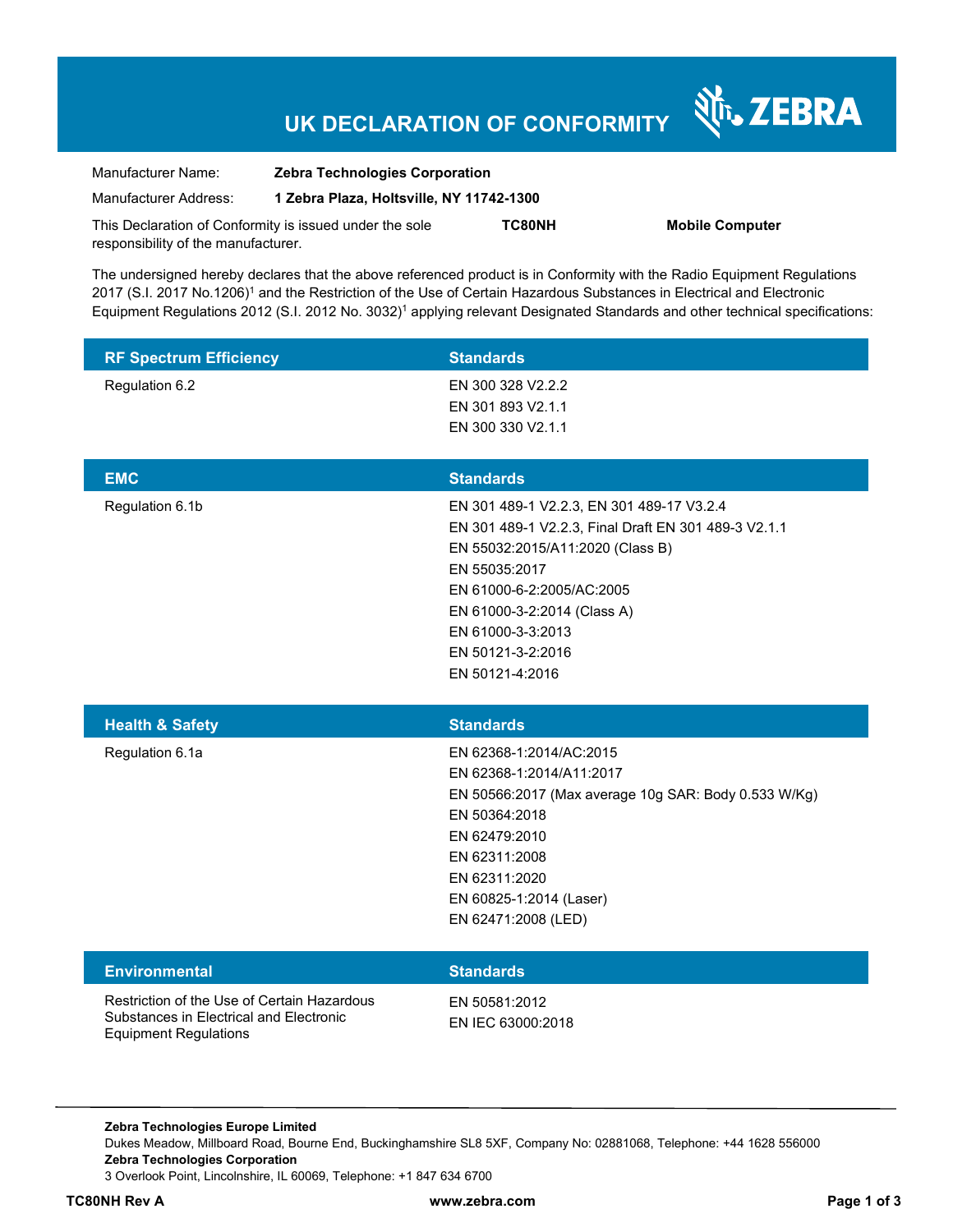## **UK DECLARATION OF CONFORMITY**

With regard to the Radio Equipment Regulations 2017 (S.I. 2017 No.1206)<sup>1</sup>, the conformity assessment procedure referred to in regulation 41(4)(a) and detailed in Schedule 2 has been followed.

 $^{\rm 1}$  As amended by applicable EU withdrawal legislation implemented at the time of issuing this declaration

#### **Signed on behalf of Zebra Technologies Corporation**

*(Signature of authorized person)* Marco Belli Rev: A Sr. Manager, Regulatory **Date: 15 April 2021** Place: Bourne End, UK

Nr. ZEBRA

**Zebra Technologies Europe Limited**  Dukes Meadow, Millboard Road, Bourne End, Buckinghamshire SL8 5XF, Company No: 02881068, Telephone: +44 1628 556000 **Zebra Technologies Corporation**  3 Overlook Point, Lincolnshire, IL 60069, Telephone: +1 847 634 6700